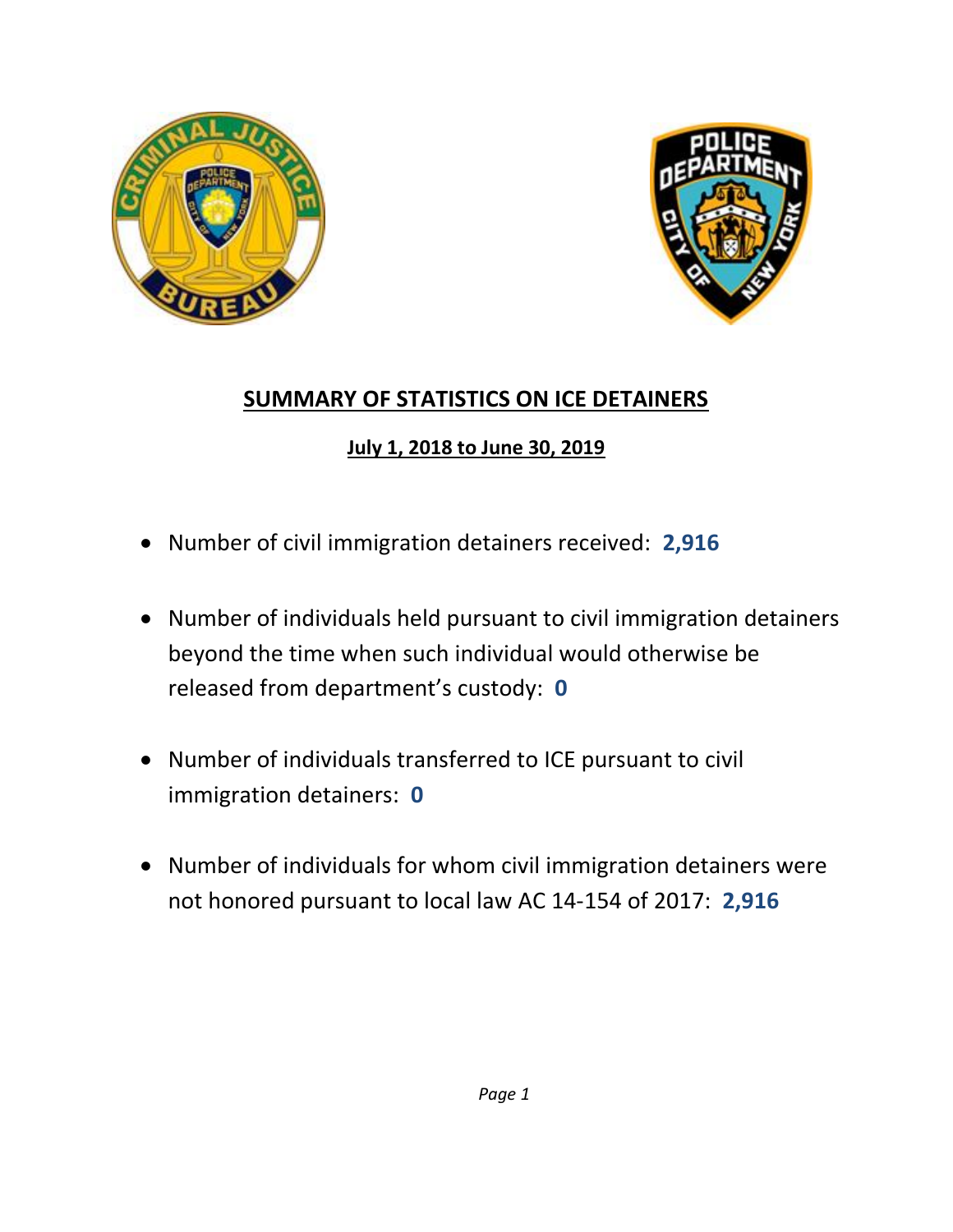- Number of requests from federal immigration authorities for such person's incarceration status, release dates, court appearance dates, or any other information related to such person in the department's custody, and the number of responses honoring such requests by the department: **0**
- Number of responses to federal immigration authorities concerning a person with no convictions for a violent or serious crime, disaggregated by the number of such responses that included incarceration status, release dates, court appearance dates, or other types of information, and whether the department facilitated the transfer of such persons to the custody of federal immigration authorities: **0**
- Number of responses to federal immigration authorities where the person had at least one conviction for a violent or serious crime, disaggregated by the number of such responses that included incarceration status, release dates, court appearance dates, or other types of information, and whether the department facilitated the transfer of such persons to the custody of federal immigration authorities: **7\*\***

*\*\*This figure represents the number of times information was shared with federal immigration authorities regarding persons meeting the above criteria. The NYPD does not facilitate the transfer of such persons to the custody of federal immigration authorities and it does not record whether such persons are ultimately transferred to the custody of federal immigration authorities.*